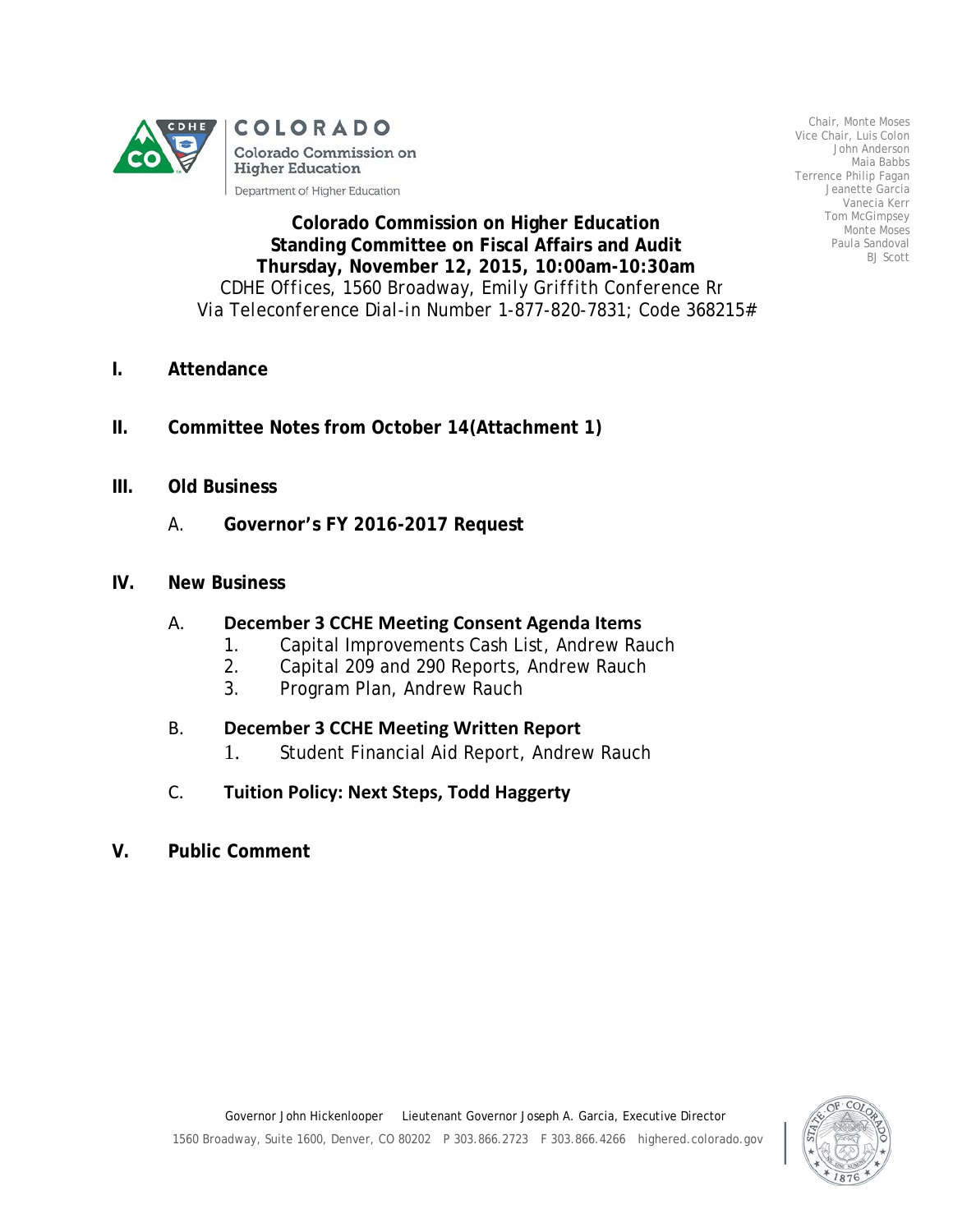CCHE Standing Committee on Fiscal Affairs and Audit Committee Meeting Notes 10/14/15 Prepared by Emily Burns, Fiscal Analyst, DHE

- I. Attendance
	- a. Commissioners: Scott, Sandoval, Babbs and Colon.
		- i. Welcome new members Commissioners Babbs and Fagan.
	- b. Others: Eric Wagner (Mesa), Rich Schweigert (CSU), Mark Superka (Community College System), Amanda Bickel (JBC), Nate Grimm (Metro), Chad Marturano (CU), Todd Saliman (CU) Alexis Senger (OSPB), Frank Waterous (Bell Policy Center), DHE Staff
	- c. Review of 9/24 Meeting Notes
- II. Old Business
	- a. Reconsider Capital Prioritization List, Andrew Rauch
		- i. Explanation of Reexamination
			- 1. On Sept. 25, CMU contacted DHE with late breaking opportunity
			- 2. After consideration and discussion, it was decided that the process should be reopened so all institutions could provide additional information.
			- 3. The process was reopened on Tuesday, October  $6<sup>th</sup>$  and closed at 5pm on Friday, October 9<sup>th</sup>.
				- a. Motion was brought to approve and seconded to reconsider action on capital prioritization
		- ii. First resubmission came from CMU for their engineering and computer science building. They were able to provide a \$7million cash match through a gift from the John McConnell Math and Science Center.
			- a. This brought their point total to 49/54 for a percentage score of 89.48.
		- iii. Second resubmission came from the CSU Savage Library. No change to total cost but a \$200,000 cash match which reduced the state ask by same amount.
			- 1. Meriting an extra 6 points bringing total score to 52/68 for a percentage score of 76.74.
		- iv. Third resubmission: CU Boulder brought forth multiple changes to the Health, Life and Safety component of their aerospace building request including the findings of a recent facilities audit (which was completed after the initial July  $24<sup>th</sup>$  due date). These findings showed rapid deterioration in the current building which is resulting in a highly restrictive admission policy.
			- 1. This brought their point total to 59/68 for a percentage total 86.76.
		- v. Final resubmission came from the Colorado School of Mines seeking additional points under the Health Life and Safety component for a third party document detailing risks and hazards associated with a temporary roof that has been in place for 12 years.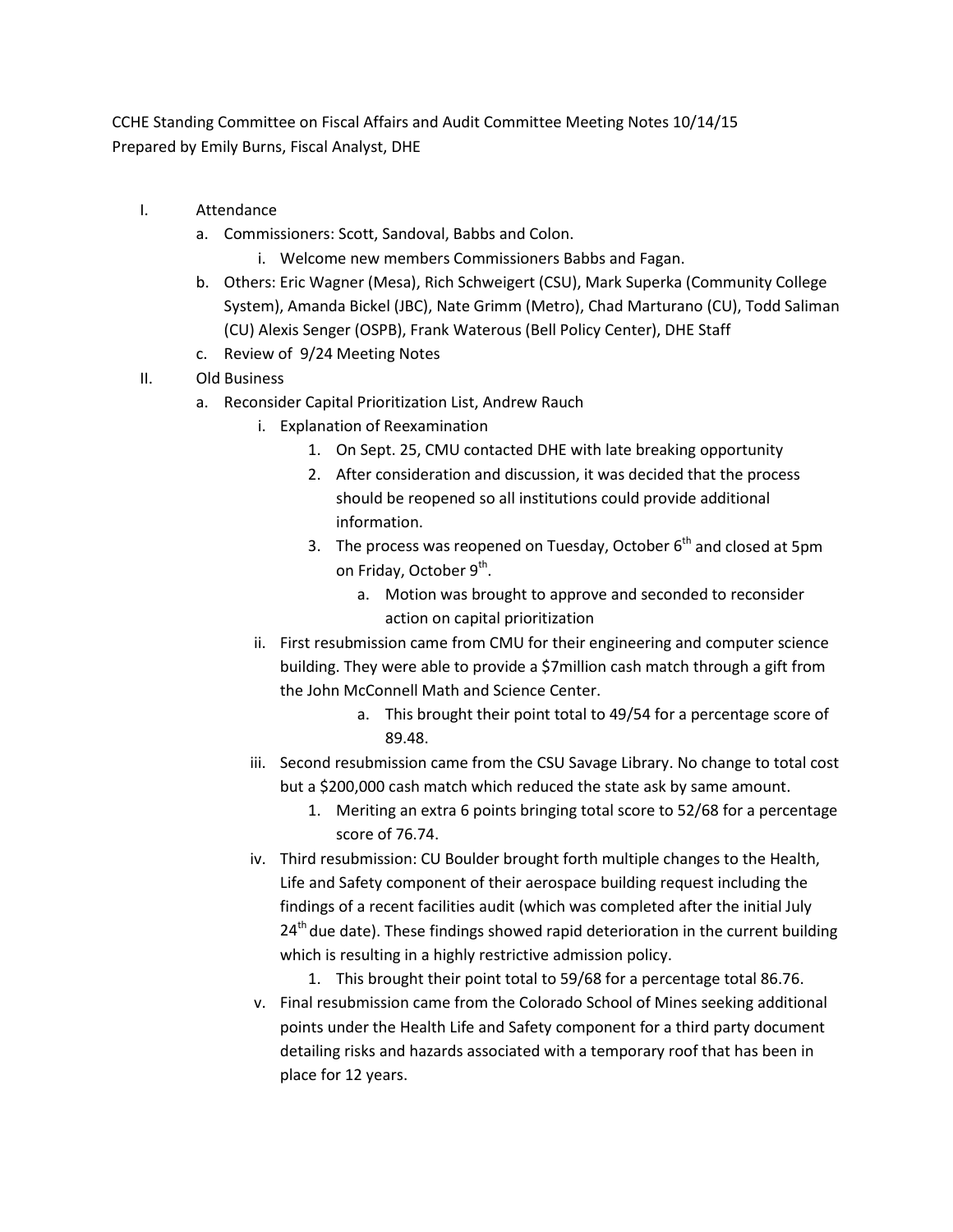- 1. This brought their point total to 58/68 for a percentage score of 89.29. Second round of revisions on cap prioritization list.
- b. Comm. Scott noted that the 4 changes were highlighted in yellow with three placement changes and CU Boulder remaining unchanged.
	- i. Comm. Babbs asked whether the out year request in the cash funded line item was one year out or current and if so whether those are weighted differently.
		- 1. Andrew replied that cash contributions are scored based on total cost not cash contribution per phase. Further, phasing is no longer considered within scoring.
		- 2. Comm. Sandoval referenced the scoring methodology criteria document.
	- ii. Hearing no further questions, the motion was put forth and seconded to recommend the 10/14/15 Capital Prioritization List to the full commission (CCHE).
		- 1. Unanimously approved for CCHE decision on October 29, 2015.
		- 2. Comm. Scott graciously thanked the department for their flexibility in reassessing prioritization list.
- c. Discussion of Funding Allocation Model, Todd Haggerty and Diane Duffy
	- i. Todd walked through the updated slide deck, sent to commissioners, highlighting the work that's been done with the Funding Allocation Model Review Team.
		- 1. The 10/13 FAMET meeting highlights were discussed including the final thoughts of each governing board as to their comfortability with the model, as it now stands, assuming flat funding
			- a. 8 voted yellow indicating that they could "live with the model"
			- b. 1 voted orange indicating that they couldn't make a decision
			- c. 1 voted red indicating that they were opposed to the model
		- 2. Process of review starting in December 2014 when the first version of the model was submitted but picking up considerably in spring of 2015 until now.
		- 3. It was also noted that a more extensive review and discussion of the Funding Allocation Model will take place during full CCHE conference Call 10/15.
		- 4. With that there were some questions from Commissioners regarding various slides.
			- a. Comm. Sandoval asked to have the line items more comprehensively explained from slide 9.
				- i. Todd replied that Adams, for example would receive 15-16 appropriations from COF, then role and mission then performance. He also explained the columns as they appear from left to right.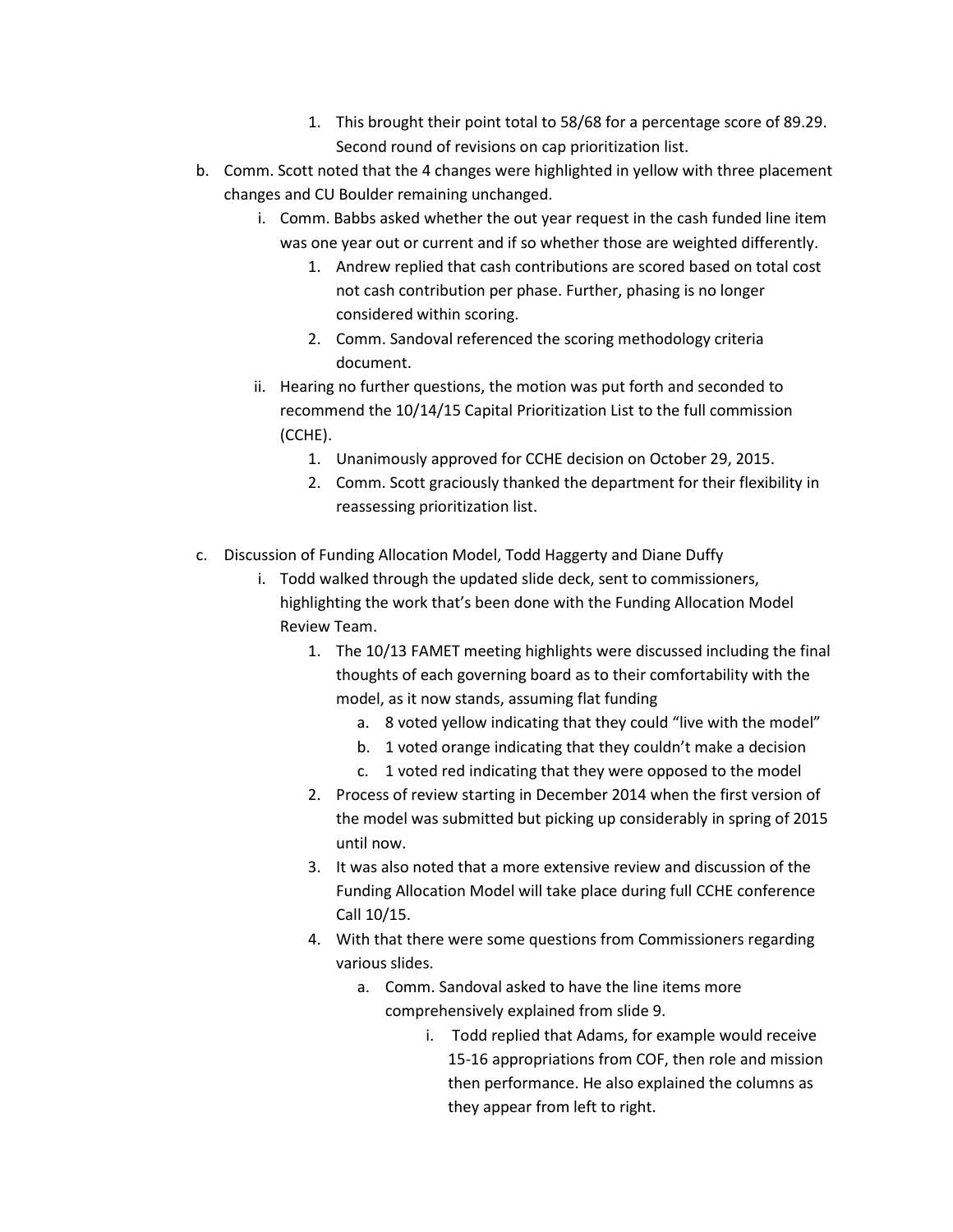- 1. Comm. Scott noted that the guardrail was +/- 5%
- 2. Todd responded that yes, that measure was in place but in this scenario all institutions were within that.
- b. Comm. Babbs asked for more clarification as to the mission differentiation in versions 1.0 and 2.0
	- i. Todd replied that there were 3 overall components in the model: COF, Role and Mission and Performance. In 1.0, Role and Mission included three factors: weighted student credit hours, Pell eligible; and tuition stability. The student weighted credit hour structure included a cost matrix through which a sum of dollars flowed. Additional dollars also flowed through the low income Pell factor. amount. Last, Role and Mission also included a tuition stability factor which sought to balance volatility. In version 2.0, there are only two factors: mission differentiation and the Pell bump.
		- 1. Through a series of Requests for Information (RFIs), the JBC asked the Department to explore improving this area of the model. In addition, most of the FAMET members were unhappy with the weighted credit hours and tuition stability factor so changes were made in 2.0 to reflect that, creating a base-like number called "mission differentiation."
- c. Comm. Scott followed up with a question regarding slide 9 and the explanation of Role and Mission found there.
	- i. Todd explained that within Role and Mission, much of the \$130 million is apportioned to mission differentiation. The remainder goes to support services, via the pell bump based on number of Pell-eligible student. Mission differentiation is intended to recognize smaller insitutions which rely more heavily on the State General Funds.
		- 1. For example, Adams and Western get a larger percentage from 15-16 than does the CU system or CCCS which have over half of the students in the state. So in this way student fte factors in to the dollar amount determination.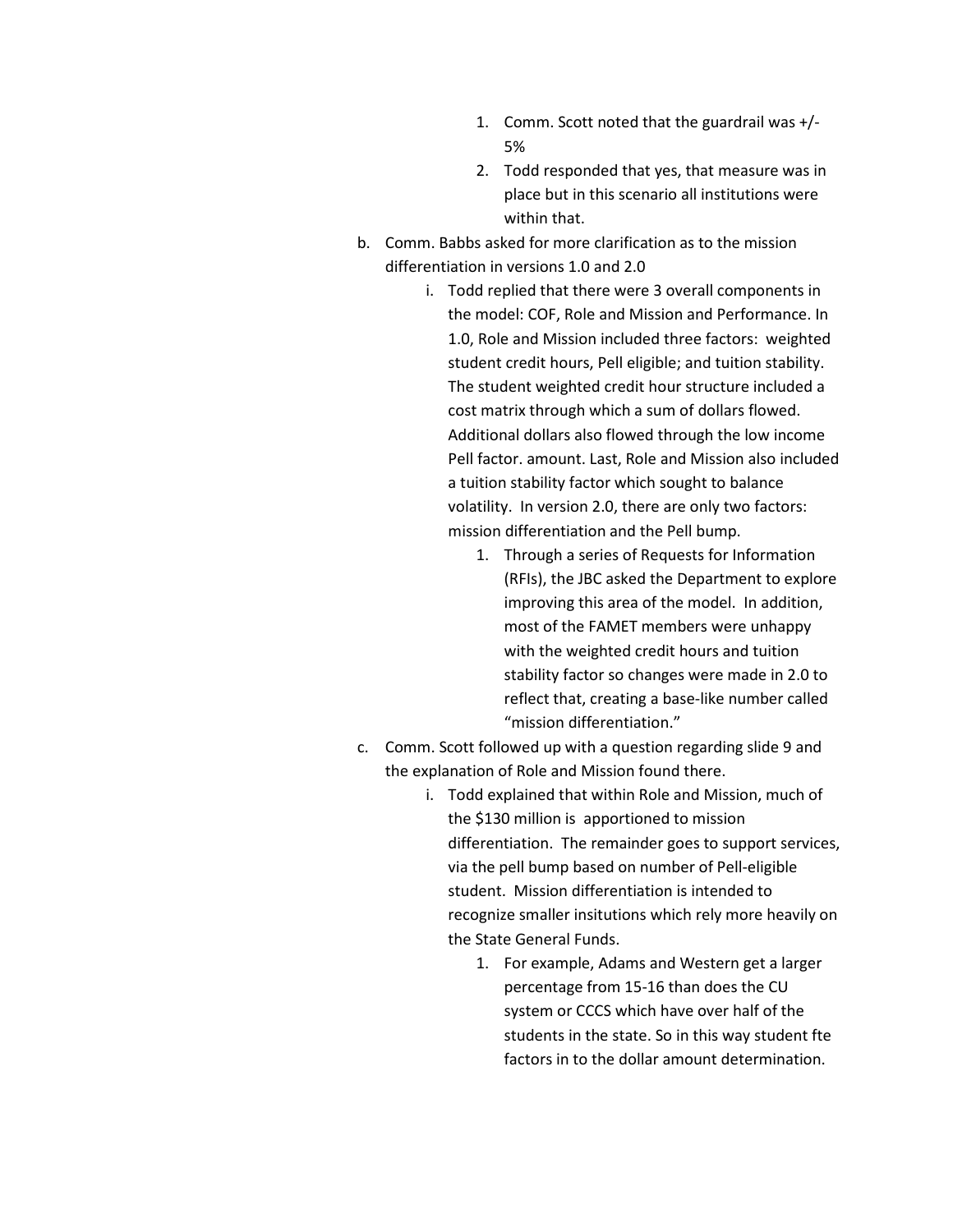- d. Hearing no further questions, Diane thanked the Commissioners for their input, emphasizing that these questions help prepare and frame the presentation that will be given to the full CCHE.
	- i. Todd added that if any commissioner would like an individual explanation he's happy to provide it.
- e. Comm. Scott then remarked that more definition of mission differentiation would be helpful as it seems to be more subjective than other components of the model.
	- i. Everyone was in agreement on this.
- f. Comm. Colon asked which governing board did not approve of the model and if Todd could elaborate on their concerns.
	- i. Without speaking for the governing board, Todd answered that their concerns were philosophical in nature, and seeking more of a production-based model. Despite this the 11/1 deadline approaches and we need to make a recommendation that meets the intent of the legislation.
- g. Comm. Babbs then asked how the completion and retention numbers on slide 6 were calculated.
	- i. Todd replied that they were based on pure counts then weight were applied based on the type of degree earned, assoc., bach., etc. Bonuses are then applied for STEM/healthcare and portioned by all other governing boards' total shares.
	- ii. Diane added that the model operates using the Department's unit record data system each count is an actual completion or retention, no target numbers are used yielding real data driven decisions.
- h. Comm. Sandoval asked about the institutional productivity metric
	- i. Todd replied that it's the renamed volume adjusted awards which had been changed to institutional productivity which is a calculation of awards by fte. This metric is capped at \$10 million.
- d. Tuition Policy, Todd Haggerty and Diane Duffy
	- i. Diane reminded the committee that no new information is available since the last briefing on the vetting of the Commission's proposed CCHE tuition policy.. She also reminded the group that the current proposed approach is to give institutions full flexibility if General Fund support decreases and continued discussion is occurring regarding an upper limit cap in the case of a general fund increase. The Department also continues to hear high praise for the business cycle approach to process change.